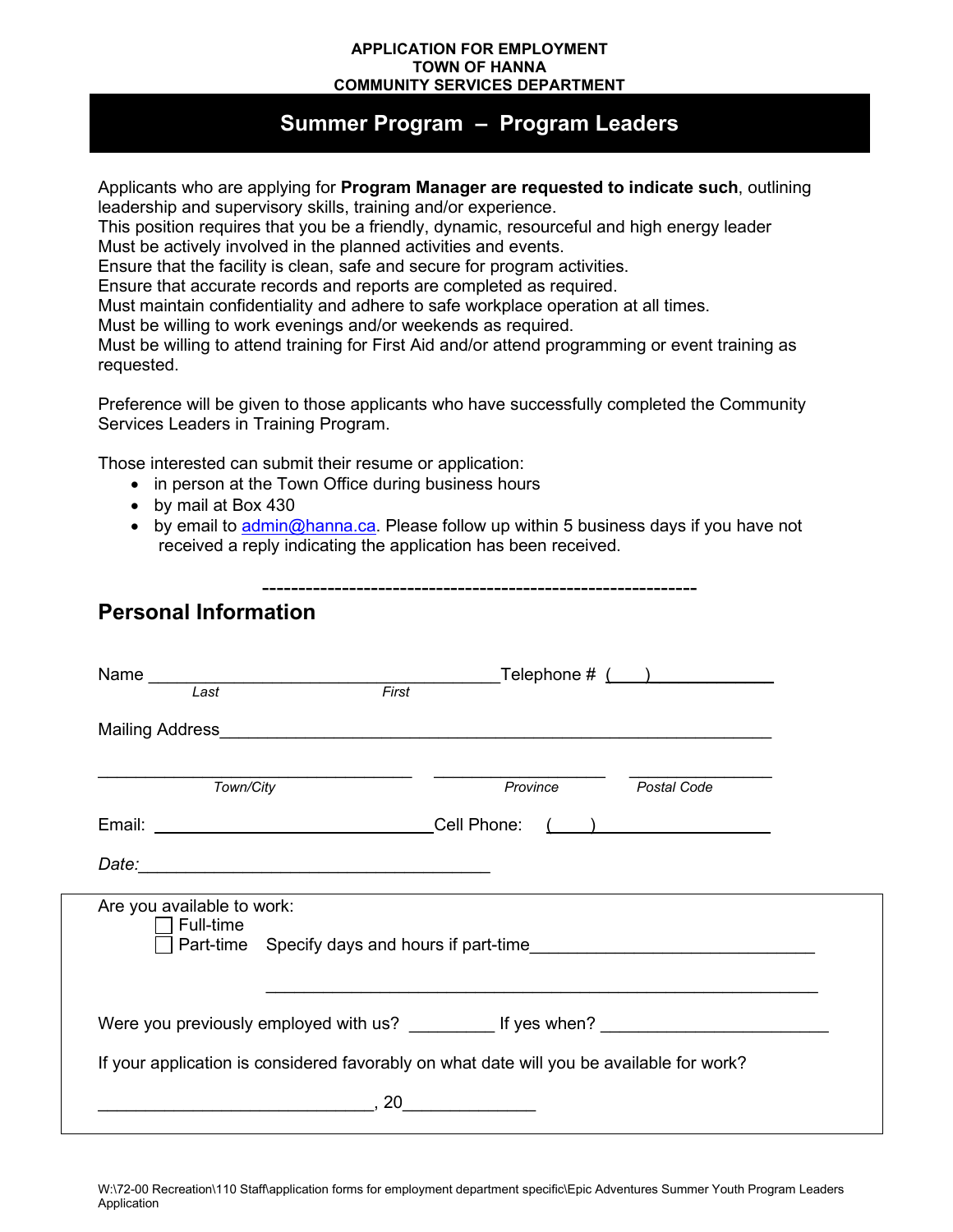| <b>Education</b>      |                                 |                                        |                                  |                           |
|-----------------------|---------------------------------|----------------------------------------|----------------------------------|---------------------------|
|                       | Type of School   Name of School | Location<br>(complete mailing address) | <b>Years</b><br><b>Completed</b> | <b>Major &amp; Degree</b> |
| <b>High School</b>    |                                 |                                        |                                  |                           |
|                       |                                 |                                        |                                  |                           |
|                       |                                 |                                        |                                  |                           |
|                       |                                 |                                        |                                  |                           |
|                       |                                 |                                        |                                  |                           |
| <b>Post Secondary</b> |                                 |                                        |                                  |                           |
|                       |                                 |                                        |                                  |                           |
|                       |                                 |                                        |                                  |                           |
|                       |                                 |                                        |                                  |                           |
|                       |                                 |                                        |                                  |                           |
|                       |                                 |                                        |                                  |                           |
|                       |                                 |                                        |                                  |                           |
|                       |                                 |                                        |                                  |                           |

| <b>Employment</b>                       |                            |                              |
|-----------------------------------------|----------------------------|------------------------------|
| Company:                                | <b>Name of Supervisor:</b> | <b>Employed From:</b><br>To: |
| Address:                                | <b>Duties Performed:</b>   | <b>Reason for Leaving</b>    |
| Phone No. (<br>$\overline{\phantom{a}}$ |                            |                              |
|                                         |                            |                              |
| Company:                                | <b>Name of Supervisor:</b> | <b>Employed From:</b><br>To: |
| Address:                                | <b>Duties Performed:</b>   | <b>Reason for Leaving</b>    |
| Phone No. (                             |                            |                              |
|                                         |                            |                              |
| Company:                                | <b>Name of Supervisor:</b> | <b>Employed From:</b><br>To: |
| Address:                                | <b>Duties Performed:</b>   | <b>Reason for Leaving</b>    |
| Phone No. (                             |                            |                              |
|                                         |                            |                              |

| Personal References (exclude Supervisors listed above and relatives) |                      |              |  |  |
|----------------------------------------------------------------------|----------------------|--------------|--|--|
| <b>Name</b>                                                          | <b>Relationship:</b> | Phone No. () |  |  |
| <b>Name</b>                                                          | <b>Relationship:</b> | Phone No. () |  |  |